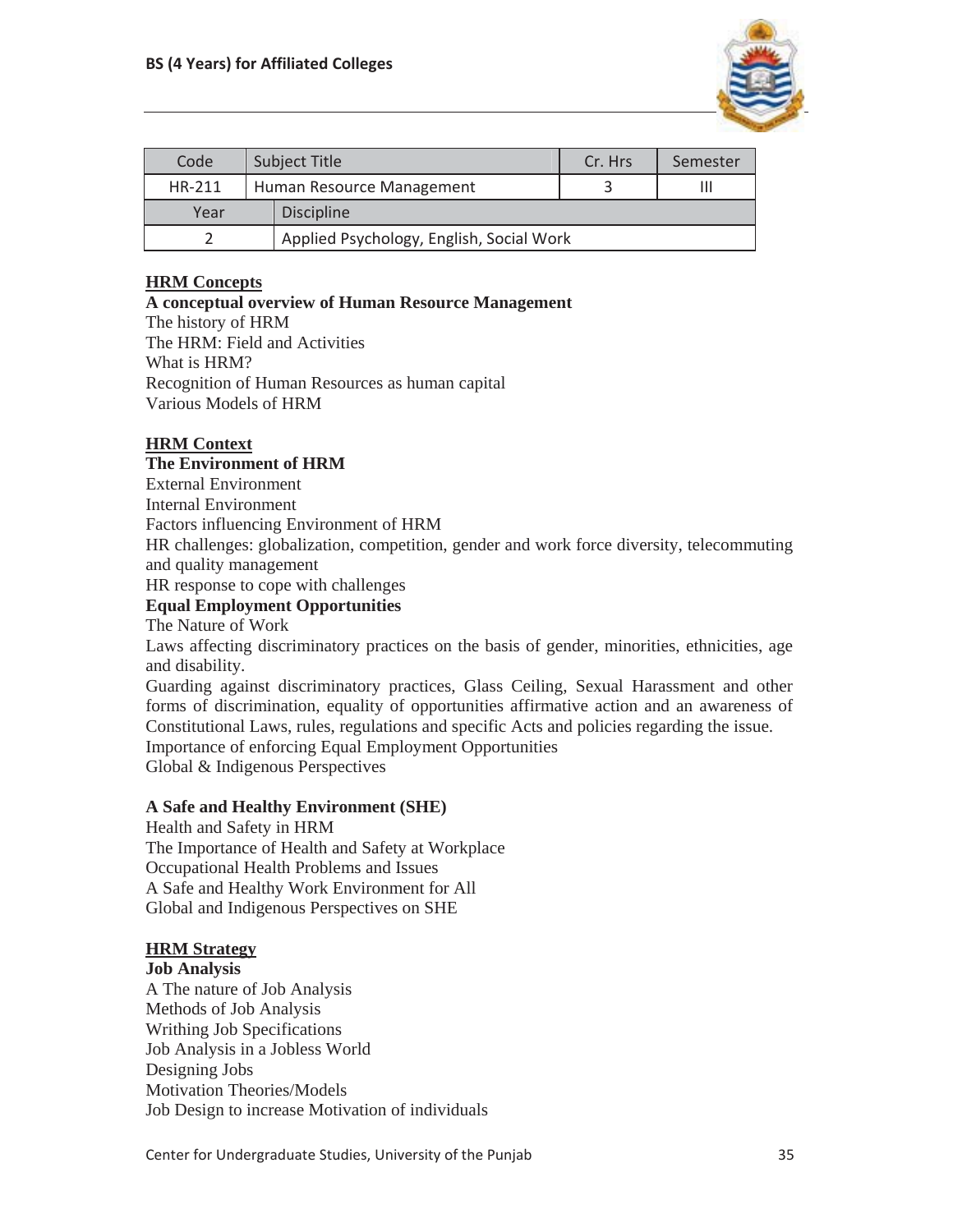

### **Human Resource Planning**

The Human Resource Planning Process Forecasting Human Resource Requirement Forecasting Human Resource Availability Determining Required Skills, Knowledge and Abilities across gender Issues in Human Resource Planning

## **Recruitment and Selection**

Goals of Recruitment Factors that Affect Recruitment External versus Internal Recruitment Recruitment Alternatives The Selection Devices Key Elements of Good Selection Devices A Global and Indigenous Perspective

### **Human Resource Training and Development**

Human Resource Development: Definition and Scope The HRD Process Establishing HRD Objectives Implementing HRD Programs Training Need Assessment A Global and Indigenous perspective Designing, implementing and evaluating Training Programs

## **Performance Appraisal**

Performance Appraisal and Motivation Performance Appraisal Methods Performance Appraisal: from Control to development Elements of Effective Performance Management System A Global and Indigenous Perspective

#### **Reward Management**

Reward Management in Organization Types of Rewards Development in Reward Management Alternative Reward Systems A Global and Indigenous Perspective Developing a model of equitable Reward Systems for you organization

#### **Organizational Effectiveness**

Compensation Policies Incentive Plans Motivational Incentive Plans for diverse work force Designation and Incentive Plan in view of the work force diversity Critical Implementation issues in Incentive Plans